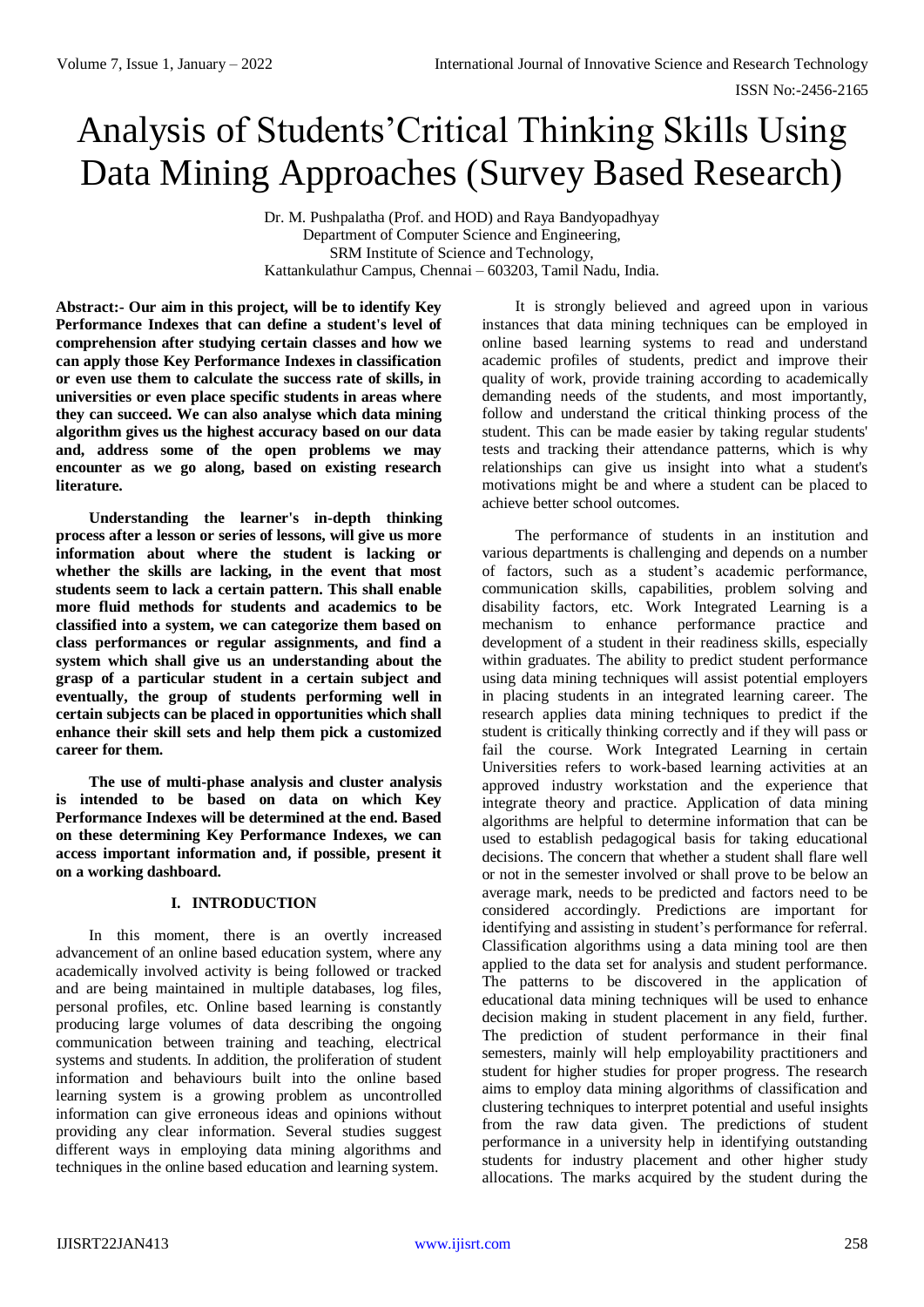emester decide their future for allocation in the various environments.

# **II. RELATED WORK**

- *Towards Accurate and Fair Prediction of College Success, Evaluating Different Sources of Student Data:* In higher education, predictable analysis can provide information that can be applied to a variety of stakeholders such as administrators, educators, and students. Different sets of features are often used for different guessing tasks, e.g., student activity prediction logs and registrar data to predict long-term college success. In terms of fairness, the use of institutional data consistently undermines the number of students who were previously disadvantaged than their peers, while LMS data tends to overestimate some of these groups more often. Combining the two data sources does not completely eliminate bias and still leads to high levels of stigma among disadvantaged groups. This analysis serves to inform the cost-effective and equitable use of student data in predictive analytics applications in higher education.
- *Predicting Student Performance in Higher Educational Institutions Using Video Learning Analytics and Data Mining Techniques:* Technology paired with innovation enable several higher education institutions to employ various forms of academic curriculums - video based teaching and learning is one such technique. Exploratory data analysis of the digital footprints left behind in this online based curriculum enables to completely grasp the efficacy of this type of program. Video-based online interaction and learning and transformational teaching can enable several improvements in a student's academic performance. Knowledge gained from the academic information system, learning management system and mobile applications were reviewed and analyzed with the help of classification algorithms. In addition, data modification and pre-processing techniques were performed to gain more compact features. In addition, genetic research and partial analysis were performed to further reduce traits.
- *Developing classifier for the prediction of students' performance using data mining classification techniques:*  Data mining is employed in academically involved institutions to predict a student's implementation in curriculum using classification strategies. These techniques are used in student traits to identify logical patterns that can be used as a basis for speculation. Digital student information being highly accessible and an overtly gain in the coursing power of computer systems make the whole process a reality. There is a lot of research done in this way to prevent major student failure. Student features collected from various sources were previously reviewed, which were later introduced to Put to select features and finally read and tested.
- *Data Mining and Visualization of Large Human Behavior Data Sets:* Traditional methods of studying human behavior such as surveys and hand-to-hand collections are expensive, time-consuming and therefore cannot be easily used on a large scale. In recent years a growing number of digital social media activities - for example social networking,

email and credit card purchases - have given us new resources to study our behavior. In particular, smartphones have emerged as a new tool for collecting data about human activity, due to its sensory capabilities and ubiquitous presence. This thesis explores the question of what we can learn about human behavior in this rich and ubiquitous mobile sensor data.

- *Data Mining Methods for Detecting the Most Significant Factors Affecting Students' Performance:* In the last ten years, we have seen a surge in numerous real life, practical studies to understand and explore student data methodologically so as to understand and predict their performance and fulfillment. Student's academically flaring well involves higher education institutions' major interests and enables newer opportunities. Keeping at par with this decision, there is a huge need to oblige the surge and enable methods that study and understand student performance. It contributes to the improvement of the quality of education, and, in turn, encourages educational institutions to gain and gain unparalleled knowledge from the data collected by their students.
- *On the application of data mining algorithms for predicting student performance, a case study:* This paper explores the use of data mining methods, namely classification and aggregation, in the data of students graduating with Information Technology degree from a mixed university of study. There is a certain part that employs the decision tree algorithm which is further associated with prediction of a student's performance at the final stage of the code that is involved with social variables and results obtained from the initial circa (i.e. preparation) of the learning program. The classifier is used as well to search for important insights that shall prove as worthy key performance indicators of the academic fulfillment of a student. The conclusive results only bring forward how highly data mining shall be recommended in involving students, academic advisors and university management, to ultimately put these insights into implementation and henceforth, improve the quality of any educational process and eventually each learning experience of each academic.
- *Prediction of Work Integrated Learning Placement Using Data Mining Algorithms:* Educational data mining is used to study data and discover new trends or patterns that can be used to gain insights and hence, take certain decisions. The classification algorithms are employed so as to predict student's performance based on academic datasets and their exploratory analysis, and hence, involving an integrated system of learning and placements. The decision tree from the forecast shows students who may be ready to be placed in the workplace. The study compares different data mining techniques to differentiate a student based on the data set for the semester before the final exam.
- *Predicting learner's performance through video sequences viewing behavior analysis using educational data-mining:* This paper analyzes the methods that students partake to interact with academically involved instructional video groups, and their consequences on their academic fulfillments. In this study, auto-emerging video studies were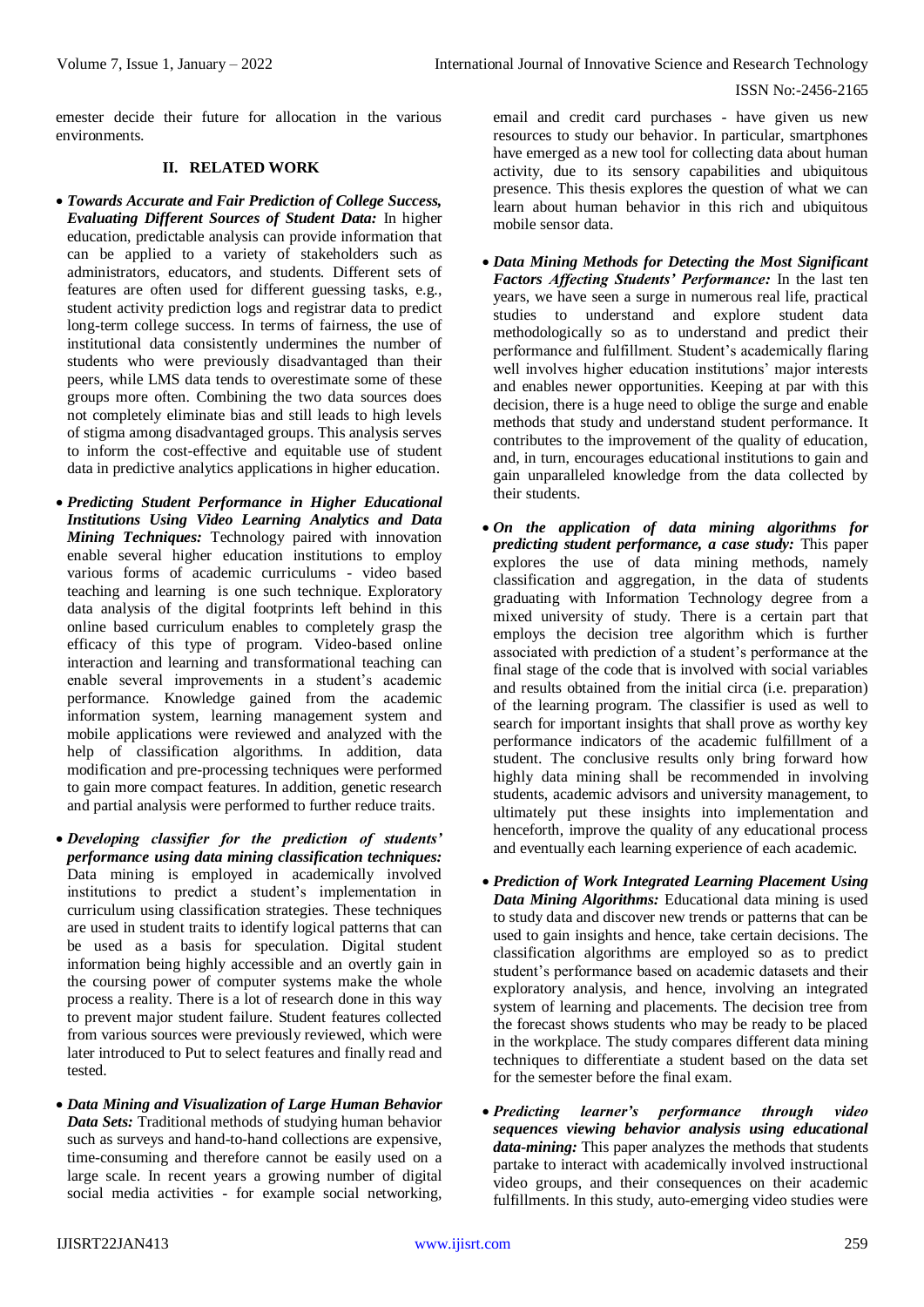categorized into multiple pedagogical lists. It focuses on explaining the student's approach to watching the instructional video, and how they navigate the video sequence of that video, in order to predict whether the academic can successfully process and fulfill the session conducted through video. Student video clicks are collected and sorted. It employs multiple data mining algorithms using K-nearest Neighbors and Multilayer Perceptron algorithms to predict academic fulfillments of students. This approach may help teachers to understand how students view instructional videos. This shall be implemented in any unethical or illegal methides that the student might be pertaining to while effective education sessions through videos and also enable instructors to take necessary preventive steps in order to avoid such situations.

- *Predicting academic success in higher education, literature review and best practices:* Student's success stories invite unending opportunities for institutions that they are involved with and are often considered as the tipping factor in many a situations for the institution themselves. Early detection students who are not doing so well or at the edge shall enable to write more favorable factors to such metrics and might even lead to prevention of such failures. This paper aims to hand hold faculties and involved personnel to be able to detect such anomalies and predict results of students and hence, be able to favor towards a more successful batch of students if they are willing to. As a compliance, the literature has been revisited, and the forthcoming insights are integrated into a systematically modelled procedure, in which possible decisions and limitations are fully integrated and defined as well as controversies. This procedure shall enable educators to fully understand and unleash their potential on a group of students who can be understood through the various data mining procedures and hence, enable better results.
- *Adaptive Test Design with a Naive Bayes Framework:* Bayesian image models are frequently employed to derive certain student-based models from specifically related data. Quite a number of predefined models are at our hand available to model certain Bayesian image models from preexisting student or academic datasets. These models can even put certain observations and learnings of an individual to test at a critical level. In fact, such data often contain deficit values and, in some cases, deficits in excess of the values shown. It determines the employability of a simple heuristic choice of test item based on the level of uncertainty. The uncertainty of an object is based on its initial chances of success, too, because of its complexity. The conclusive insights depict that the model's performance is affected and that heuristic performance definitely leads to better results.

# **III. PROBLEM DEFINITION**

It is a challenging task for both the student and their mentor to understand what field they can excel in, especially in the web-based education system. Understanding the learner's in-depth thinking process after a lesson or series of lessons, will give us more information about where the student is lacking or whether the skills are lacking, in the

event that most students seem to lack a certain pattern. To make it easier for students to be organized systematically, we can differentiate ourselves based on class performance or general activities, and find a system that will give us insight into a particular student's performance in a particular subject and ultimately, a group of students who excel in certain subjects. The use of multi-phase analysis and cluster analysis is intended to be based on data on which KPIs will be determined at the end. Based on these determining KPIs, we can access important information and, if possible, present it on a working dashboard.

# **IV. METHODOLOGIES INVOLVED**

The rationalizing in order to conduct an organized preview based on relational system is to solely find suitable procedures for the pre-existing parameters, to bridge any shortcomings in the research conducted beforehand and we find new material to enable the formation of concrete insights and conclusions. The purpose for an organized preview in the ongoing literature is to solely uphold any dubious statements that might be put forth during the process. Next, we shall define the methodologies and procedures that help drive our research forward and help us in progression towards conclusions and results. We are hoping this shall also help us define certain boundaries and help us also identify any limitations that might be present within the research.

- *A. Probable factors to be considered:*
- Relevant questions, descriptive and quantitative both, shall be pertinent to explore the current literature work that helps in understanding and predicting academic performance of students.
- The utmost frequently employed parameters are cumulative grade point average and any internal assessments conducted during the progress of semester. The primary rationale as to why most scholars employ cumulative grade point average is due to its notable contribution to any work or higher studies related institution. This parameter shall also be qualified as a calculating factor for academic potential of an institution.
- Next, the utmost frequently employed parameter is population testing and external testing. Academic demographics concentrate on gender, age, family background, and disability. The rationale as to why scholars often employ demographics as gender is due to the reason that male and female academic styles of learning and teaching are often extremely of dissimilar methodologies. Male academics are known to have extremely efficient and optimized methods of grasping the knowledge and having a better understanding of some of the topics, on the other hand, females are known well to complete due diligence in their methodologies and are rarely found to be slagging, instead they are known to burn the midnight oil quite some nights!
- There have been several approaches that have been made by scholars which involve several psychometric parameters of an academic personnel. The psychometric parameters that are employed are any interest that an academic take in a subject, the enthusiasm to grasp knowledge, the amount of time spent by oneself to study, and family support. These parameters have been employed to develop a structured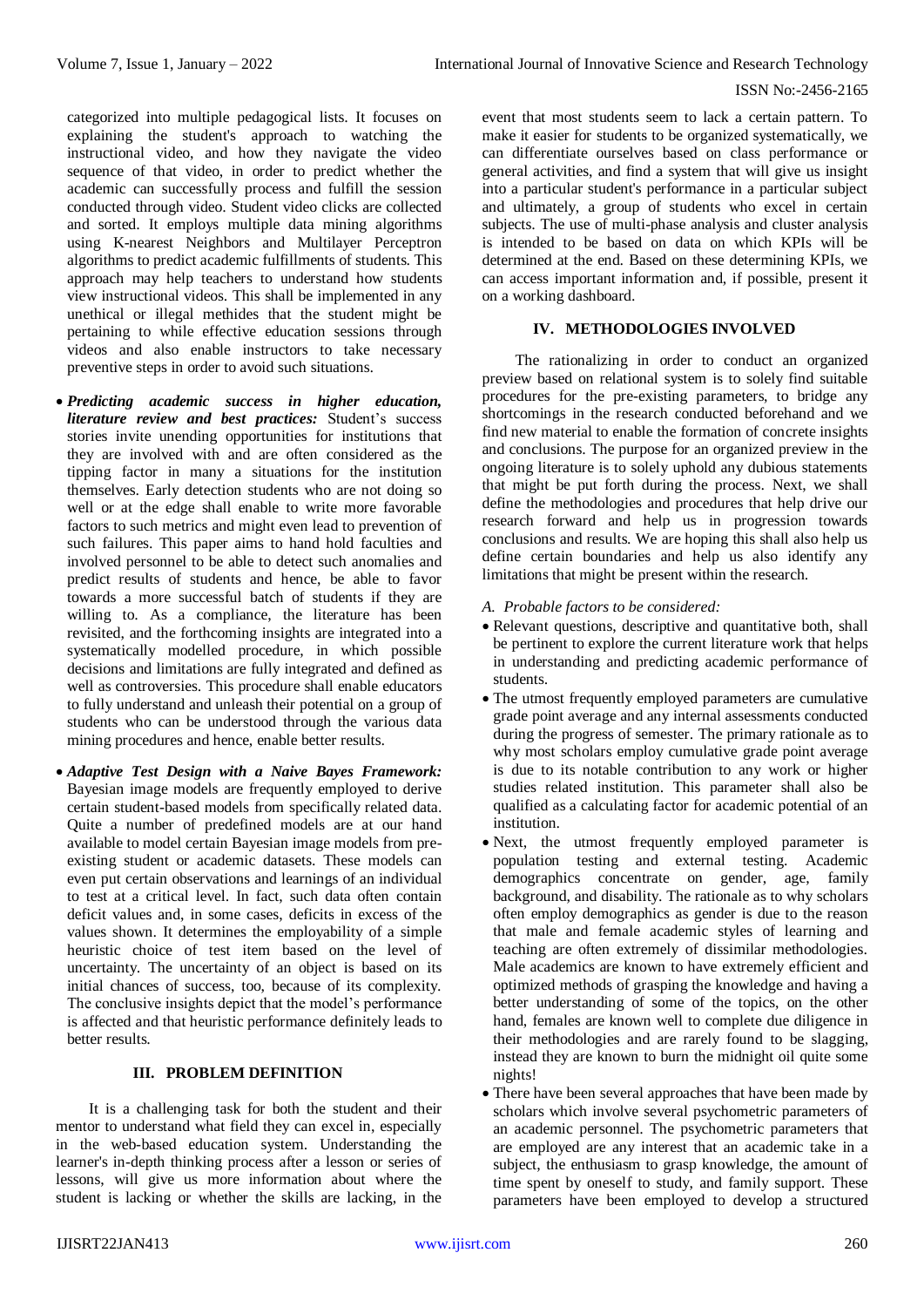system that is efficient and optimized and simple to implement. While this helps, in assessing an academic's trends of behavior or even their choices and the possible reasoning behind them; however, they are not employed as usual as we would like since they can only give qualitative insights and in the research world, quantitative insights are preferred.

### *B. Algorithms involved:*

# *Decision Tree*

Decision Tree is one of the extremely frequent methodologies employed to predict academic performance of students. It is largely employed due to its simpleton ways of being able to understand large or smaller datasets and their structured formation, and eventually predict the parameters as required by the user. Decision tree models are effortlessly comprehended and the whole procedure of their formation can be transformed into conditional, if-then rules. The academic performance of the students is mined from the datasets that are defined in the online based education system.

#### *Neural Network*

The Neural Network one of the second most frequently employed methods in mining data from academically involved backgrounds. One of the advantages of neural network can be listed as, its proactive ability to detect all and any relationships and equations between the predictive variables and their possibilities. Neural networks are also known to have the ability to recognize completely mapped out relationships between complicated indirect equations between the predictive variables or indices. Henceforth, the neural network process is labelled as one of the better methods to predict required variable values in a dataset.

# *Naive Bayes*

The Naive Bayes algorithm is an eminent option for the scholars to employ in the prediction business. The purpose of the projects employing this methodology is solely to search for the by far most efficient technique for predicting academically involved performance of students in a compare and contrast manner. The literature only depicts that Naïve Bayes involves all and every available variable present in the dataset. Furthermore, each attribute was analyzed exploratively so as to get a clarified understanding of the independence and the quantitative factor of the attributes individually.

# *K-Nearest Neighbor*

K-Nearest Neighbor is one of the widespread algorithms that has been involved widely in a whole lot of projects with excellent accuracy and good amount of fulfillment. The K-Nearest Neighbor algorithm's perspective has definitely taken minimal amount of time to categorize and classify academic performances of the students into various clusters. It has also shown to provide detailed patterns among the population progress of academically involved students in the higher standards.

# *Support Vector Machine*

Support Vector Machine is one of the supervised methodologies employed for classification of datasets. A few projects employ this particular algorithm since its proven to be extremely well-suited for smaller scaled datasets. Generally, the compilation time and execution

time is truly minimal and hence, the time complexity is optimal and even the integration structure is highly favoured.

#### **V. FUTURE SCOPE**

The inclusion of meta-analysis in forecasting academic progression of students should rationalize and encourage further involvement in the particular field of studies. It shall enhance the online based education organization to monitor student performance in a structured manner. Although the reported findings are based on an existing literature, i.e., data directly linked to students only, any additional available data may be included in the analysis, such as educator data or parental data that may be relevant and may lead to discovery of new features in the study.

#### **VI. CONCLUSION**

Prediction of academic performances are beneficial for both learners and faculties involved with the learning in order to make progress in the system and insights that shall help model the system optimally. This project tries to understand all the methodologies that were involved in the educational system analysis. However, some algorithms improve the performance of categories when used with advanced processing functions such as sorting and re-measuring data, but others do not. Little is known about the complete use of different data sources for all speculative activities and the accuracy of your guesses in relation to the diversity of different people. Research data makes a limited contribution to accurate predictions, as, they are often given to study participants themselves, and that is why information is often biased, leading to inaccurate predictions that are clearly inconsistent with real results and therefore, lead to lower accuracy, or false predictions. Maximum scholars used the cumulative grade point average and internal assessments conducted throughout the semesters as base datasets. While in forecasting techniques, the classification and clustering methods are widely used in the area of academically inclined data mining. K-Means, while a widely used algorithm proves unfit for our dataset with only 48 percent accuracy and hence, other algorithms should be explored in order to gain maximum accuracy. Among the classification and prediction techniques, Neural Network and Decision Tree are the most frequently employed methodologies in the mining of knowledge from academically involved situations. Conclusively, among certain red lights there are plenty of paths to worth pursuing to reach content results.

#### **REFERENCES**

- [1.] D. Jackson, "The contribution of work-integrated learning to undergraduate employability skill outcomes," Asia-Pacific J. Coop. Educ., vol. 14, no. 2, pp. 99–115, 2013.
- [2.] Zafra and S. Ventura, "Predicting Student Grades in Learning Management Systems with Multiple Instance Genetic Programming," no. Mil, pp. 307–314, 2009.
- [3.] K. Pal, "Classification Model of Prediction for Placement of Students," Int. J. Mod. Educ. Comput. Sci., vol. 11, pp. 49–56, 2013.